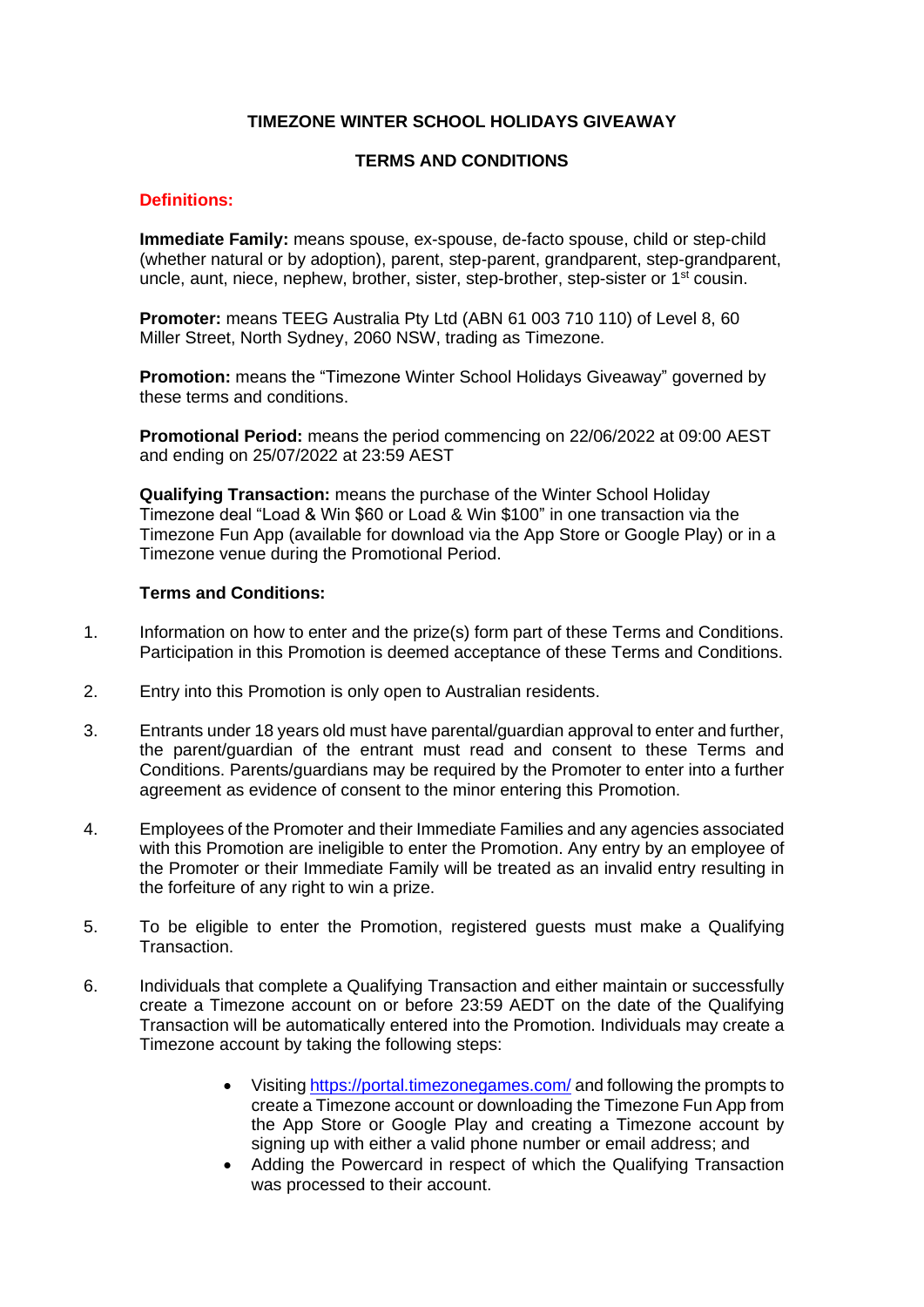For clarity, individuals that make a Qualifying Transaction via the Timezone Fun App during the Promotional Period will receive an automatic entry into the Promotion. Individuals that make a Qualifying Transaction in-store at a Timezone must create a Timezone account and register their details (including their Powercard) by no later than 23:59 AEST on the same day that their Qualifying Transaction was made, in order to receive an entry into the Promotion.

- 7. Individuals who are entered into the Promotion and have opted in to receive marketing communications will receive an email and/or SMS confirming their entry. For clarity, those who do not opt in to receive marketing communications will still be a valid entrant, they will however not receive an email and/or SMS confirming entry into the Promotion.
- 8. Multiple Qualifying Transactions are permitted and, subject to the registration requirements, will result in multiple entries into this Promotion. However, entrants are only eligible to win one (1) prize in the Major Draw and one (1) Minor prize per Prize Category. For clarity, entrants can win up to a maximum of one (1) Major prize and eight (8) Minor prizes throughout the Promotional Period.
- 9. Where an entrant makes a Qualifying Transaction in a Timezone venue, the entrant must retain the Timezone Powercard which was used to make the Qualifying Transaction, clearly showing the card number for all entries as proof of purchase. Failure to produce the proof of purchase for all entries when requested may, in the absolute discretion of the Promoter, result in invalidation of all of an entrant's entries and forfeiture of any right to a prize.
- 10. The Promoter reserves the right, at any time, to verify the validity of entries and entrants (including an entrant's identity, age and place of residence) and reserves the right, in its sole discretion, to disqualify any individual who the Promoter has reason to believe has breached any of these Terms and Conditions, tampered with the entry process or engaged in any unlawful or other improper misconduct calculated to jeopardise fair and proper conduct of the Promotion. Errors and omissions may be accepted at the Promoter's discretion. Failure by the Promoter to enforce any of its rights at any stage does not constitute a waiver of those rights. The Promoter's legal rights to recover damages or other compensation from such an offender are reserved.
- 11. Incomplete or indecipherable entries will be deemed invalid.
- 12. If there is a dispute as to the identity of an entrant, the Promoter reserves the right, in its sole discretion, to determine the identity of the entrant.
- 13. There will be one (1) draw conducted for the entries received on each day of the Promotional Period, for a total of thirty-four (34) draws ("**Minor Prize Daily Draws**"), and there will be one (1) draw conducted for all entries received during the Promotional Period ("**Major Draw**"). Subject to the starting and closing time of the Promotional Period, entries into each Minor Prize Daily Draw will open at 00:00 AEST and close at 23.59 AEST each day based on **NSW** local time. Entries in each Minor Prize Daily Draw will NOT be entered into any subsequent Minor Prize Daily Draw(s); however, all entries (including the Minor Prize Daily Draw winners) will be entered into the Major Draw.
- 14. All Minor Prize Daily Draws will take place at TEEG Australia Pty Ltd of Level 8, 60 Miller Street, North Sydney, 2060 NSW. Each Minor Prize Daily Draw will take place (as the case requires) on the business day after entries close for that Minor Prize Daily Draw, with the first Minor Prize Daily Draw taking place on 23/06/2022 and the last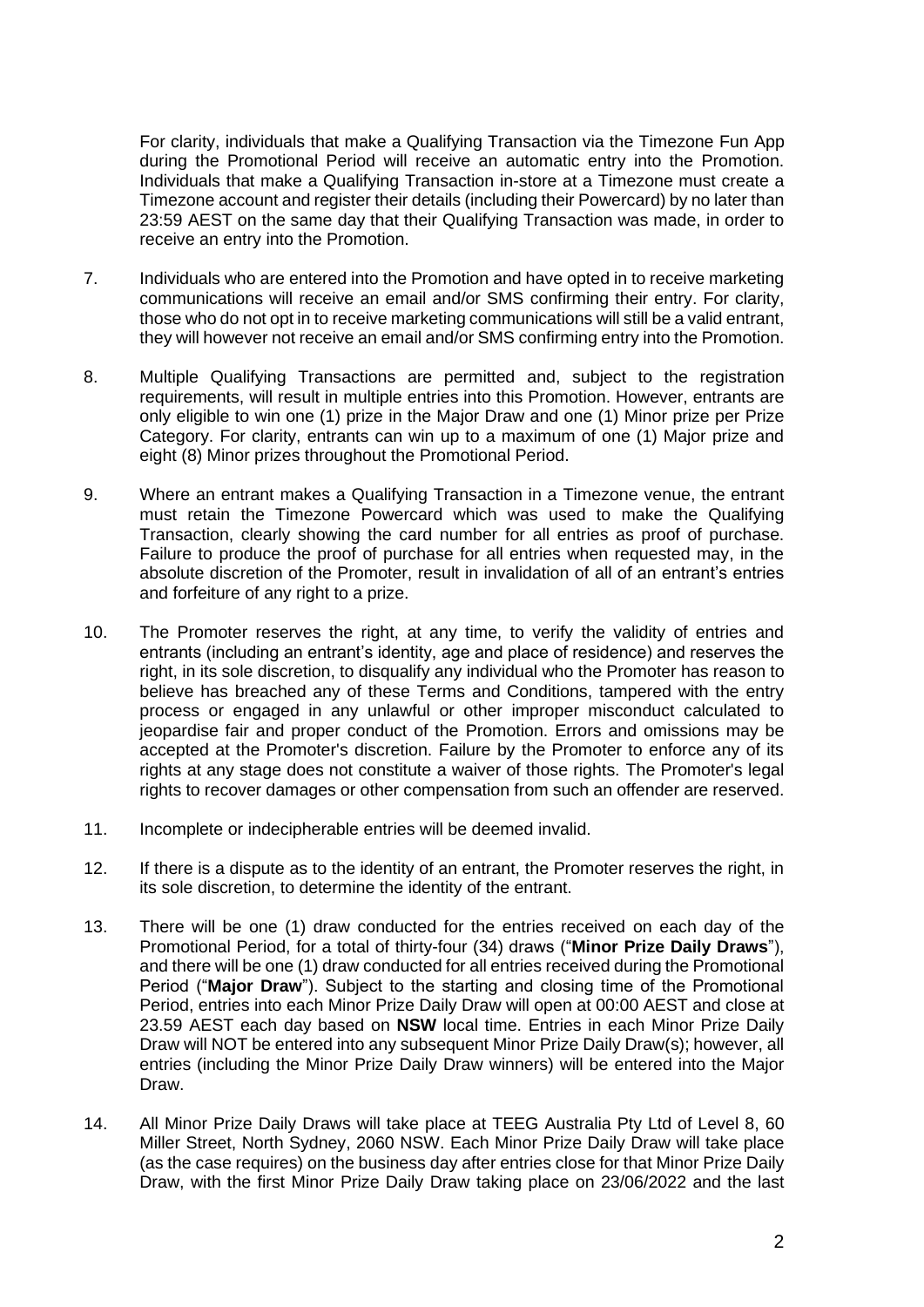Minor Prize Daily Draw taking place on 26/07/2022. Minor Prize Winners will only receive notification of their prize if they have opted in to receive marketing communications. If a Minor Prize Winner has not opted in, it is their responsibility check their Timezone Fun account to see whether they have been allocated a prize. This excludes all of SA who will receive an email notifying them if they have won a Minor Prize regardless of their opt in status.

- 15. The Major Draw will take place at Ansible Pty Ltd of Level 3, 100 Chalmers Street, Surry Hills, 2010 NSW at 15:30 AEST on 01/08/2022, in the presence of a legal scrutineer. The Promoter and Ansible Pty Ltd may draw additional reserve entries and record them in order in case an invalid entry or ineligible entrant is drawn. Major Winners will be notified by Ansible Pty Ltd in writing by email within seven (7) business days of the relevant draw. The Major Draw winner's names and ACT Minor Prize Daily Draw winners' names will be published online at [https://www.timezonegames.com/en](https://www.timezonegames.com/en-au/competitions)[au/competitions](https://www.timezonegames.com/en-au/competitions) on 03/08/2022. Once the prize is accepted, the winners must deal directly with Ansible Pty Ltd as distributer of the prizes. Prize fulfillment will be conducted within fifteen (15) business days following the winners' acceptance of the prize.
- 16. The Promoter's decision is final, and no correspondence will be entered into.
- 17. The first twenty (20) valid entries drawn in the Major Draw will each win a \$1,000 Prepaid Gift Card. Gift Cards will be sent via mail to the winner's nominated address and will expire within three (3) years of activation. Any unused balance on the Gift Card will be forfeited and no change will be given. Redemption of the Prepaid Gift Card is subject to any terms and conditions of the issuer including those specified on the Gift Card.
- 18. The first valid entry drawn in each Minor Prize Daily Draw will win a \$250 Timezone Credit.
- 19. The next two (2) valid entries drawn in each Minor Prize Daily Draw will each win a \$100 Timezone Credit.
- 20. The next four (4) valid entries drawn in each Minor Prize Daily Draw will each win a \$50 Timezone Credit.
- 21. The next fifty (50) valid entries drawn in each Minor Prize Daily Draw will each win a \$20 Timezone Credit.
- 22. The next one hundred and thirty (130) valid entries drawn in each Minor Prize Daily Draw will each win a \$10 Timezone Credit.
- 23. The next two (2) valid entries drawn in each Minor Prize Daily Draw will each win 1,000 Timezone Powertickets valued at \$10.
- 24. The next thirty (30) valid entries drawn in each Minor Prize Daily Draw will each win 500 Timezone Powertickets valued at \$5.
- 25. The next two hundred and ten (210) valid entries drawn in each Minor Prize Daily Draw will each win 200 Timezone Powertickets valued at \$2.
- 26. Irrespective of whether a registered guest receives their confirmation of entry to the Promotion email, Timezone credit and/or Timezone Powerticket prizes will be applied to the winner's Timezone Fun App for the entrant to redeem. Timezone credit and/or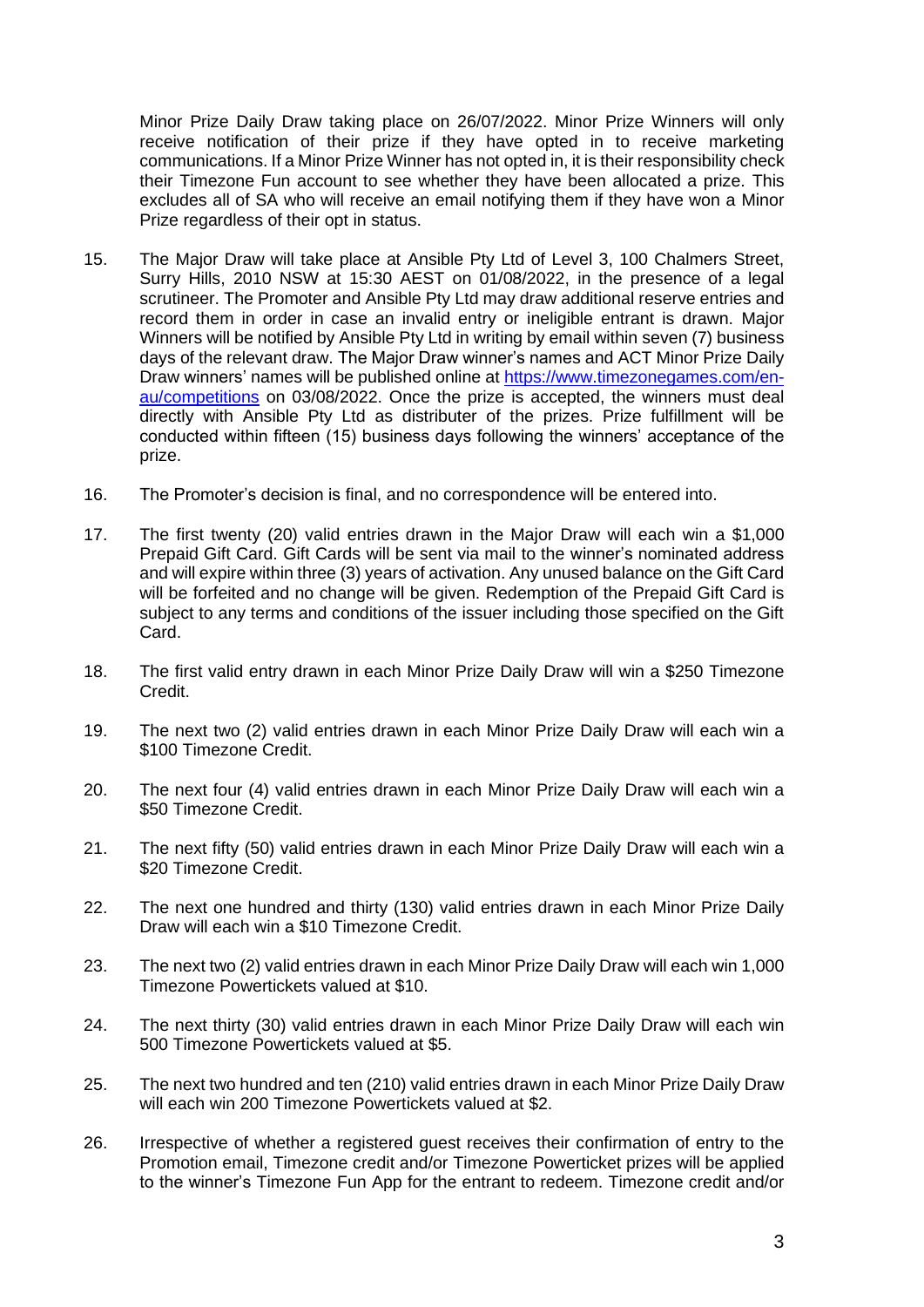Timezone Powerticket prizes can only be redeemed on the Powercard that was used to purchase the Winter School Holiday Timezone Deal "Load & Win \$60 or Load & Win \$100". An entrant has 30 days from the date the prize is issued to redeem the prize via the Timezone Fun App, or the prize will expire. Under no circumstance will the validity of the prize be extended. An entrant is only eligible to win one (1) Major Prize and one (1) Minor Prize per Prize Category as detailed in Clause 8.

- 27. Any ancillary costs associated with redeeming a Timezone credit/Powertickets are not included. Any unused balance of a Timezone credit/Powertickets will not be awarded as cash. Redemption of the Prepaid Gift Cards are subject to any terms and conditions of the issuer. Redemption of the Timezone credit/Powerticket prizes are subject to Timezone's standard terms and conditions.
- 28. If a winner of a Major Draw prize is under the age of 18 years, the prize will be awarded to the winner's nominated parent or guardian on the winner's behalf.
- 29. Subject to the unclaimed prize draw clause, if for any reason a winner does not take and/or redeem a prize (or an element of a prize) at or by the time stipulated by the Promoter, then the prize (or that element of the prize) will be forfeited.
- 30. If any prize (or part of any prize) is unavailable, the Promoter, in its discretion, reserves the right to substitute the prize (or that part of the prize) with a prize to the equal value and/or specification, subject to any written directions from a regulatory authority.
- 31. Total prize pool value is **\$140,360**. Prizes, or any unused portion of a prize, are not transferable or exchangeable and cannot be taken as cash, unless otherwise specified.
- 32. A draw for any Major unclaimed prizes may take place on **01/11/2022** at the same time and place as the original draw, subject to any directions from a regulatory authority. Winners will be notified in writing by email within seven (7) business days of the draw. If there are any unclaimed prizes awarded, all winners will be published online at <https://www.timezonegames.com/en-au/competitions> on 03/11/2022.
- 33. In the case that any of the Minor Prize Daily Draw Prizes are not allocated for any reason including (but not limited to) low entry volume, a prize draw including all nonwinners will take place on 01/11/2022 at TEEG Australia Pty Ltd of Level 8, 60 Miller Street, North Sydney, 2060 NSW to allocate the remaining Minor Prizes.
- 34. Entrants consent to the Promoter using their name, likeness, image and/or voice in the event they are a winner (including the Photo or any other photos, film and/or recording of the same) in any media for an unlimited period without remuneration for the purpose of promoting this Promotion (including any outcome), and promoting any products manufactured, distributed and/or supplied by the Promoter.
- 35. If this Promotion is interfered with in any way or is not capable of being conducted as reasonably anticipated due to any reason beyond the reasonable control of the Promoter, including but not limited to forced government closures, technical difficulties, unauthorised intervention or fraud, the Promoter reserves the right, in its sole discretion, to the fullest extent permitted by law: (a) to disqualify any entrant; or (b) subject to any written directions from a regulatory authority, to modify, suspend, terminate or cancel the promotion, as appropriate.
- 36. Any cost associated with accessing the promotional website is the entrant's responsibility and is dependent on the internet service provider used. The use of any